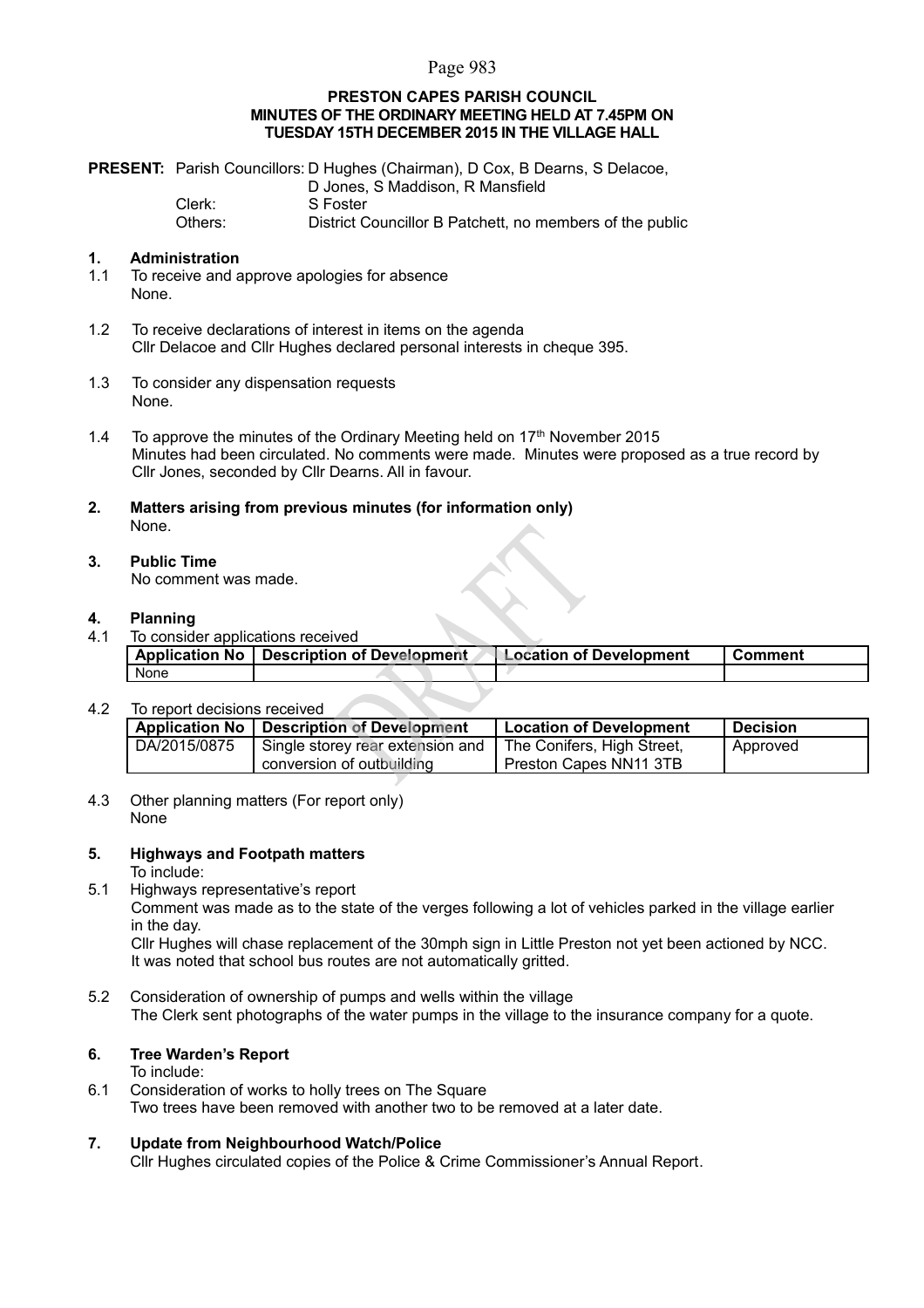#### **8. Regulatory Matters** None.

# **9. Finance**

9.1 To note bank balances

Clerk unable to verify until electronic banking is activated.

## 9.2 To approve payments

| <b>Details</b>         | Amount | + VAT | <b>Cheque</b> | <b>Pavee</b>        | <b>Authority</b> | l Cheaue |
|------------------------|--------|-------|---------------|---------------------|------------------|----------|
|                        | (£)    | (E)   | Total $(E)$   |                     |                  | l no     |
| Clerk's salary - Nov   | 130.38 | 0.00  | 165.06        | S Foster            | LGA 1972 s112    | 394      |
| Clerk's expenses – Nov | 34.68  | 0.00  |               |                     |                  |          |
| Village Hall Hire      | 28.00  | 0.00  | 28.00         | <b>Village Hall</b> | LGA 1972 s112    | 395      |
|                        |        |       |               |                     |                  |          |

Proposal: To approve payment of the above cheques. Proposed by Cllr Maddison, seconded by Cllr Dearns. 5 for, 2 abstained. Carried.

9.3 To note income received Clerk unable to verify until electronic banking is activated. £5.00 Tax payable from P Davies

9.4 To ratify 2016/2017 budget and make precept demand on DDC A draft had been circulated and was discussed. Clarification was requested on a number of items and a query was raised as to the shelf life of the defibrillator. Cllr Jones will forward details of HP InstantInk for consideration by the Clerk and the Clerk was tasked with writing to the new resident at Bentree House to apologise for mail from Lloyds Bank being delivered to them. Proposal: To ratify the draft as attached and to make a precept demand of £3,871. Proposed by Cllr Maddison, seconded by Cllr Dearns. All in favour. Carried.

9.5 To consider making an application to the Transparency Code funding No application will be made at this time. Deferred for 3 months.

## 10. **Consultations**

- 10.1 NCC Minerals and Waste Local Plan Update Draft Plan for Consultation (03.12.15-11.02.16) No comment.
- 10.2 DDC Draft Housing Supplementary Planning Document (30.11.15-22.01.16) No comment.
- 10.3 DDC Open Space, Sport and Recreation Review for West Northants (Now-14.01.16) No comment.
- 10.4 NCC Draft Budget and Council Plan consultation (08.12.15-19.01.16) Responses will be made by individuals.

# **11. Correspondence Received**

| Police re Community Engagement               | Noted                                 |
|----------------------------------------------|---------------------------------------|
| DDC re Daventry & District Forum Newsletter  | Noted                                 |
| Police re recruiting to Police & Crime IAG   | Noted                                 |
| <b>NCALC Update</b>                          | Noted                                 |
| DDC - Love our Villages web request          | Noted                                 |
| Police Commissioner's Awards 2016            | Noted                                 |
| DDC - Feed Your Caddy                        | Noted                                 |
| DDC - Parish & Town Councils' Meeting agenda | Cllr Hughes and Cllr Dearns to attend |
| A Payne – Request for dog bins               | Clerk to respond following discussion |

## **12. New matters requested for next agenda**

None at this time but a vote of thanks was passed to Cllr Cox for the new bench in the bus shelter.